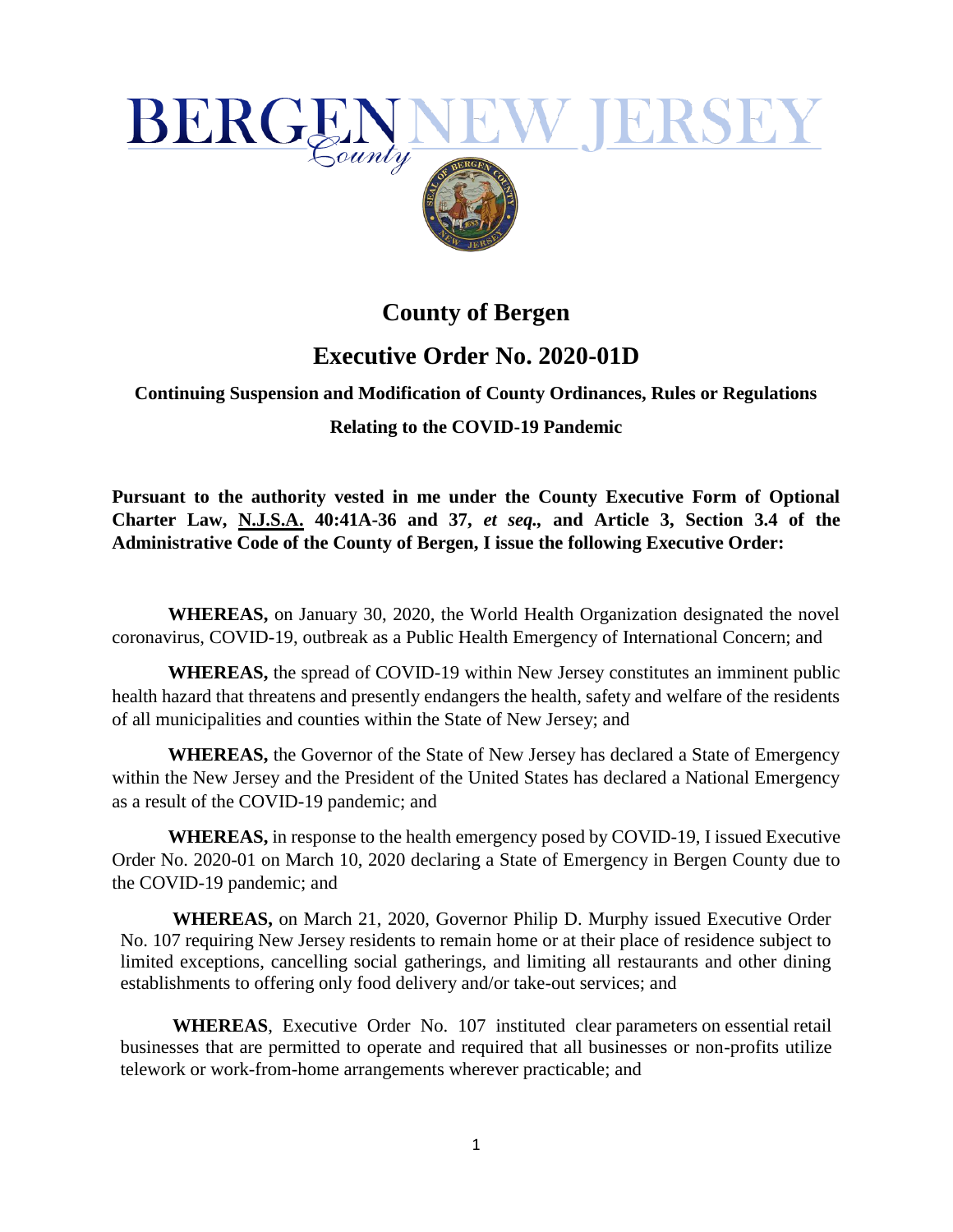**WHEREAS**, under Executive Order No. 107, the Governor ordered that all recreational and entertainment businesses are closed to the public, all public, private, and parochial preschool program premises, and elementary and secondary schools, including charter and renaissance schools, are closed to the public, and all institutions of higher education shall continue to cease in-person education; and

**WHEREAS,** on March 21, 2020, Governor Philip D. Murphy also issued Executive Order No. 108, which prohibits counties or municipalities from imposing any COVID-19 related restrictions that in any way will or might conflict with any of the provisions of Executive Order No. 107; and

**WHEREAS,** the Governor reserved in Executive Order No. 108 to municipalities or counties the ability to impose additional restrictions in municipal or county parks in response to the COVID-19 pandemic; and

**WHEREAS,** the County has determined that additional restrictions regarding county parks are necessary to ensure compliance with the guidelines of health professionals and the CDC as to social distancing in order to slow the deadly spread of the COVID-19 throughout Bergen County and protect the health, safety, welfare and lives of the residents of Bergen County, while preserving the ability of individuals to spend time outdoors.

**NOW, THEREFORE, I, JAMES J. TEDESCO, III,** as the County Executive for the County of Bergen, do hereby order and direct that:

- **1) The above recitals are incorporated herein as if more fully set forth at length.**
- **2) Despite instructions from federal, state, and local officials to make every attempt to stay at home and avoid crowds, some Bergen County parks have noted that people continue to visit parks in large numbers, gather in parking lots, bathrooms, and popular spots despite guidelines to [maintain a social distance](https://abcnews.go.com/Health/social-distancing-strategies-amid-coronavirus-outbreak/story?id=69648478) from other people.**
- **3) In order to maintain compliance with the guidelines set by health professionals and the CDC as to social distancing and to prevent parks from becoming viral hotspots as the novel [coronavirus](https://abcnews.go.com/Health/Coronavirus) COVID-19 continues to spread and individuals seek time outside as a break from staying at home, it is hereby ordered that:**
	- **a. No vehicular traffic of any kind, including but not limited to automobiles, motorcycles or any motor-driven mode of transportation, shall be allowed in any county park.**
	- **b. This provision shall not apply to emergency vehicles, authorized County vehicles, vehicles operated by utilities or vehicles with express authorization.**
- **4) The following County Parks will close to the public entirely:**